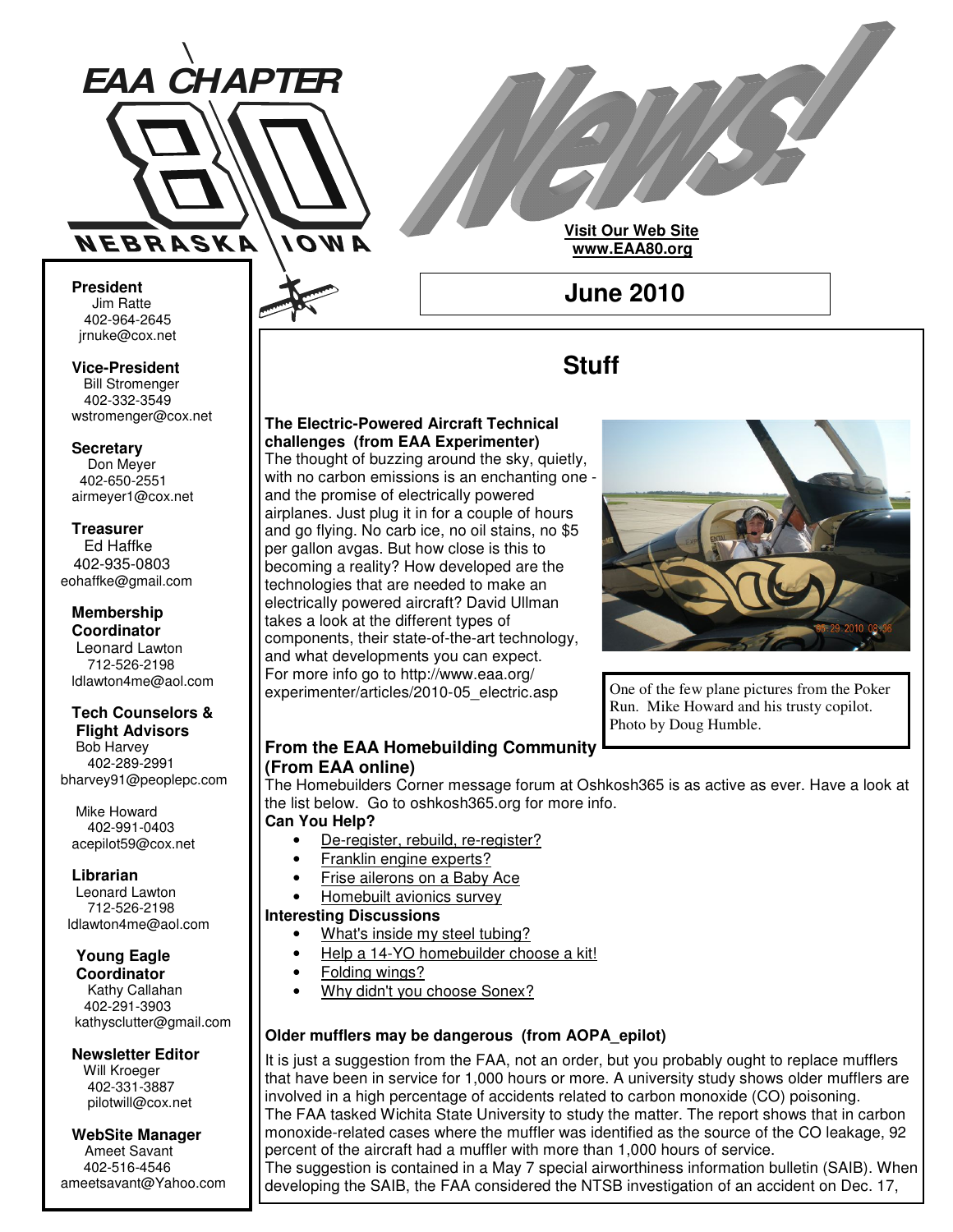2000, in which a Beech Model BE-23 aircraft crashed, killing the commercial-rated pilot, the sole occupant of the airplane. The NTSB determined the probable cause of the accident was in part "the pilot's incapacitation due to carbon monoxide (CO) and a fractured muffler."

# une Meeting Time & Location

This month's meeting is Monday June 14th, 7:00 PM at Hangar One at Millard Airport. The airport is still located on South 132nd Street between Q and Harrison.

# une Program.

Our very own Bob Condrey will talk about building and flying his RV-10. He will display his pride and joy if the weather is good.

# **Our 2010 Young Eagles Schedule**

In case you missed the news, our schedule for this year is:

| June 12      | 0800 | Millard, NE              |
|--------------|------|--------------------------|
| June 26      | 0800 | Red Oak, IA (NEW)        |
| July 10      | 0800 | Millard, NE              |
| July 19      | 1860 | Council Bluffs, IA (NEW) |
| August 7     | 0800 | Millard, NE              |
| September 12 | 0900 | Plattsmouth, NE          |
| October 23   | 0900 | Council Bluffs, IA       |
|              |      |                          |

Please answer the Ping if you can help. For those who still get the newsletter by snail mail, please call Kathy if you can help on any of these dates.

|                                                   | <b>EVENTS:</b> $(B)$ - Breakfast / $(L)$ - Lunch |                   |  |  |
|---------------------------------------------------|--------------------------------------------------|-------------------|--|--|
| 1st Sat                                           | Chapter 1055 (B) (0800-1000)                     | York, NE          |  |  |
| 3rd Sat                                           | Chapter 569 (B) (0800-1000)                      | Crete, NE         |  |  |
| 2nd Thursday Aviation Movie hosted by Chapter 569 |                                                  |                   |  |  |
| Lincoln, NE Joyo theater, 6102 Havelock Ave 7pm   |                                                  |                   |  |  |
| June 19                                           | Fly-in (L) 1100-1300                             | Beatrice, NE      |  |  |
| June 19                                           | $Fly-in(B)$                                      | Keosaugua, IA     |  |  |
| June 20                                           | Fathers Day Fly-in (B) 7-11                      | Harlan, IA        |  |  |
| June 20                                           | Fathers day Fly-in (B) 7-11                      | Creighton, NE     |  |  |
|                                                   | June 25-26 Vintage Plane Fly-in                  | Gardner, KS       |  |  |
| June 26                                           | Fly-in (B) 730-1030                              | Aurora, NE        |  |  |
| June 27                                           | Fly-in (B) 8-12                                  | Ainsworth, NE     |  |  |
| June 27                                           | Fly-in (B) Fly-in (B) 8-12                       | Pender, NE        |  |  |
| June 27                                           | Fly-in 1000-1600                                 | Grant, NE         |  |  |
| June 27                                           | Fly-in (B) 0600-1130                             | Marion, IA        |  |  |
| July 4                                            | Air Show 11:00 ~ 12:30                           | Seward, NE        |  |  |
| July 10                                           | $Fly-in(B)$                                      | Chadron, NE       |  |  |
| July 10-11                                        | Fly-in (B) 7-10 11 8-12                          | Wayne, NE         |  |  |
| July 11                                           | Fly-in (B) 7-12 Koinzan Airfield (NE44)          |                   |  |  |
|                                                   | 33nm west Norfolk; north of Elgin, NE            |                   |  |  |
| July 15-18                                        | Parachute Boogie                                 | Plattsmouth, NE   |  |  |
| July 18                                           | Fly-in (B) 7:30-1100                             | Norfolk, NE       |  |  |
| Jul 26—Aug 1 OSHKOSH www.airventure.org           |                                                  |                   |  |  |
| Aug 28-29                                         | Defenders of Freedom Airshow                     | Offutt AFB, NE    |  |  |
| Aug 28                                            | ANUG                                             | Central City, NE  |  |  |
| Sept 4                                            | CAF open House Fly-in (B)                        | Council Bluff, IA |  |  |
|                                                   |                                                  |                   |  |  |

# **POKER RUN**

Anybody know the results of the poker Run?

Can you help with **Young Eagle Education at Oshkosh.** If you have some spare time please contact Bob Meder at 468-8898 to volunteer.

# **Proposed AD would require Rotax crankcase inspection**

(from AOPA epilot)

The FAA has proposed an airworthiness directive (AD) for certain aircraft equipped with Rotax 912 A series engines that would require the inspection of crankcases for cracks and replacement of the crankcase if cracks are found.

The proposed AD results from a similar directive issued by the European Aviation Safety Agency (EASA) because of reports of cracks in the engine crankcase. The FAA estimates it would affect 60 products of U.S. registry. It would apply to all versions of Bombardier-Rotax GmbH 912 A, 912 F, and 912 S series engines; see the AD for a list of affected aircraft.

The AD is intended to prevent a sudden loss of power that could lead to a hazardous situation in a low-altitude phase of flight, the proposal states. Operators would be required to follow instructions laid out in Rotax Aircraft Engines Service Bulletin SB-912-029 R3. Pilots may comment on the proposed AD online under Docket No. FAA-2010-0522.

## **New Automatic Dependent Surveillance – Broadcast (ADS-B) Rule**

On May 27, 2010, the FAA published new rules (contained in 14 CFR §92.225 and §91.227) mandating airspace and avionics performance requirements after January 1, 2020. The avionics perform a function that is generally known as "ADS-B Out" which transmits precise location and other information about the aircraft to ground stations and other ADS-B equipped aircraft.

The ADS-B rule mandates ADS-B Out avionics performance when operating within the designated airspace, giving aircraft owners approximately 10 years to equip.

The ADS-B rule, like current transponder operating requirements, requires operators to have ADS-B Out avionics installed and operating in order to fly their aircraft in the busiest airspace, as described below:

- Class A, B, and C airspace.
- All airspace at and above 10,000 feet MSL (mean sea level) over the 48 contiguous United States and the District of Columbia.
- Within 30 nautical miles of airports listed in 14 CFR §91.225, from the surface up to 10,000 feet MSL.
- Class E airspace over the Gulf of Mexico from the coastline of the United States out to 12 nautical miles, at and above 3,000 feet MSL.

FAA Technical Service Orders (TSOs) describe the equipment approved for ADS-B operations. The ADS-B rule states that avionics must meet the standards of either TSO-C166b (for 1090ES link equipment) or TSO-C154c (for UAT link equipment). TSO-C166b is required in Class A airspace and either link can be used in all other airspace.

For more information about the FAA's ADS-B program, visit **www. adsb.gov**.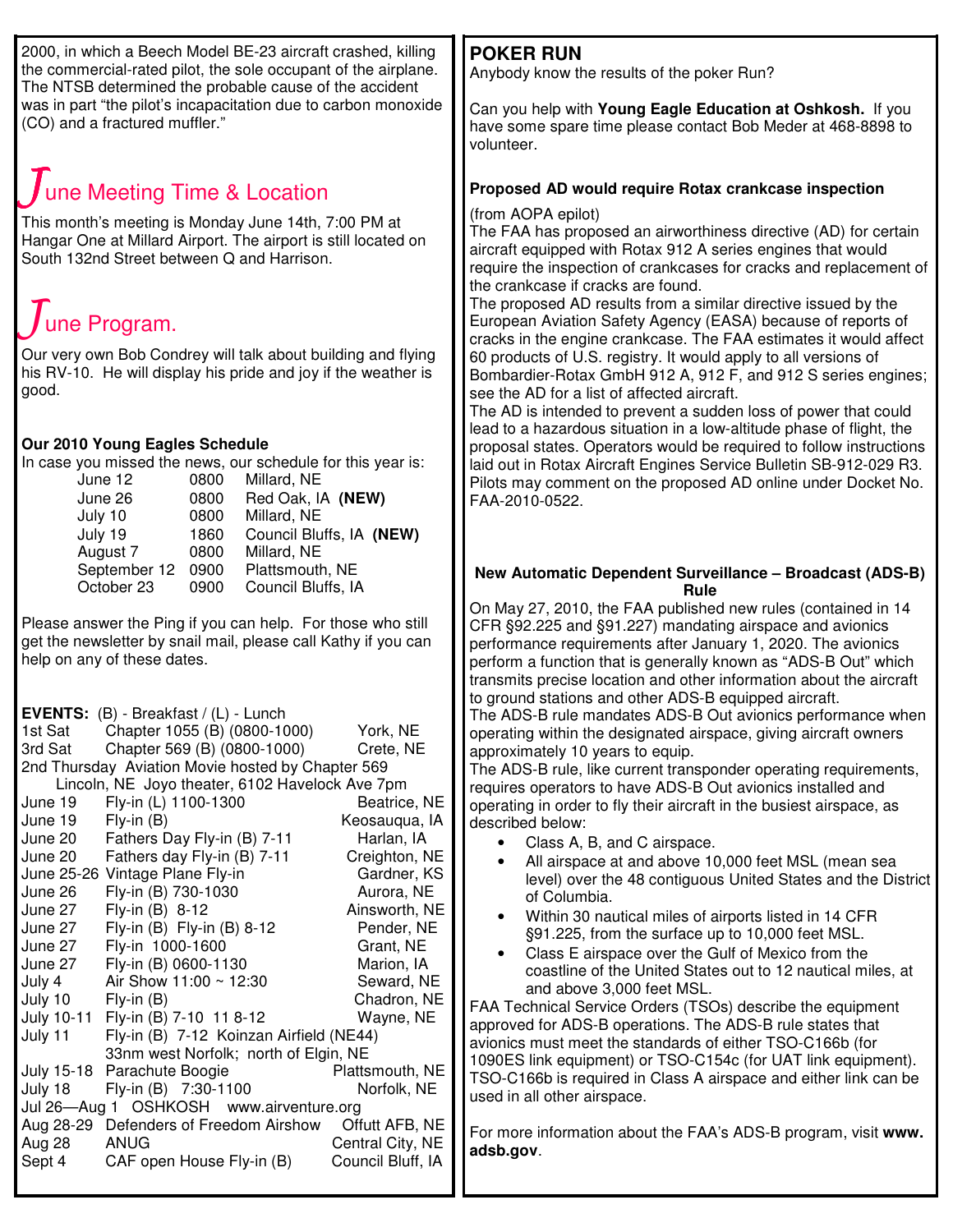#### *EAA Chapter 80* May 10, 2010 *Official Meeting Minutes*

The meeting was called to order by President Jim Ratte at 7:00 PM. Meeting was held at Hanger One, Millard Airport, Omaha, NE.

- Jim Ratte, President
- Bill Stromenger, Vice President,
- Don Meyer, Secretary
- Ed Haffke, Treasurer.

#### **Treasurers Report**:

Motion to accept passed.

### **Meeting Minutes**:

Motion to accept passed.

#### **Young Eagles:**

- Kathy has had business cards printed with YE dates for 2010.
- Next event May 22, CBF 9:00 am

#### **Builder's Reports**:

- TW (Tom Wieduwilt) has 25 hours on aircraft, needs 40 hours so TW can fly it.
- Kevin Farris RV-7 is back from paint shop. Looks fantastic!
- Chris Halfman working on his RV-7. The tail wings and aft fuselage are done.

#### **Tech Counselor / Flight Advisor:**

• Lowrance is out of aviation GPS business

#### **Fly-Out Report:**

• Planning spring fly-out/poker run, a summer chapter picnic and a fall poker run.

#### **Social Coordinator:**

- Poker run on May 29 @ Wahoo hanger. Pilot meeting at 9:00 first plane off at 10:00. Lunch will be after last plane returns.
- Chapter picnic late summer, maybe late August.

#### **Old Business**

• Discussed what chapter members would like regarding format for membership directory.

#### **New Business:**

- A memorial for Bill Duran former president of chapter 80 will be held on June 5, 2010.
- Mike Howard pointed out the need for a maintenance day for the Wahoo Hanger. Need to replace some windows and a door. Windows are an odd size, anyone that could help locate windows to fit a 44"x46" opening please contact Mike

#### **Librarian Report:**

• None

#### **Membership Report:**

• Updated information now on computer.

#### **Tool Report:**

- Engine hoist in Ronye McKay's hanger Trailer: AHQ Scales: TW
- Jacks: Ron Wood Brake Bleeding Set: Ron Wood Grills: At AHQ

## **Web Site:**

• www.eaa80.org

#### **Program:**

- Andy Alexander, retired Army Ranger, gave a presentation on the August 25, 2010 plans for a night to honor all Vietnam Veterans at Rosenblatt Stadium.
- Bill Stromenger shared a webinar from the EAA that featured an interview with Sully Sullenberger and Jeff Skiles, Pilots of the US Airways flight that landed in the Hudson River. They discussed their experience and how they were able to land the plane without any casualties.

Meeting adjourned. Don Meyer

Secretary

Call Ron Wood if you **need a plane to fly** or are looking for a less expensive way to fly. He is selling his Cessna 150 for \$17,000. Contact him at 402-333-7160 or rwood90641@aol.com

Larry Geiger has bought a **dynamic balancing unit** and is willing to help members (for a reasonable fee) to dynamically balance their experimental aircraft. If interested give him a call at 402-430-6977.

For sale **1/4 ownership in a 1956 Cessna 172** four seat plane. Aircraft is hangared at Millard-(MLE). Aircraft has an STC for autogas. Share cost is \$7500.00, hourly rate is \$25.00 dry. Hangar rent (\$150.00 a mo.) and insurance (\$750.00 approx.yr.) are shared between 3 owners (for now). An ideal trainer/first aircraft or time builder. If interested, call Ken Bahr at 402-559-0133

For sale a 3hp sears **air compressor** for \$150. 240 volt. and a small glass bead **cabinet for cleaning** metal parts or aircraft spark plugs.\$50. Call Tom Wieduwilt at 734-6580 or tewied@cox.net

1998 VAN'S RV-6 • FOR SALE • TT hrs Airframe 415 & Engine 415 SMOH, Lycomng O320E2D, Sensenich 70CM Propeller, Panel Mounted Lowrance AirMap 2000 GPS, RMI Engine Monitor, King Mode C Transponder, Valcom Nav/Com Radio, Electric Flaps, Electric Elev & Aileron Trim, Dual Brakes, VFR Day/Night, Hangered, Prof. Paint & Custom Interior -- Omaha, NE Contact (402) 598-6787 evenings. lbroberts130@gmail.com See picture in the May 2010 Newletter.